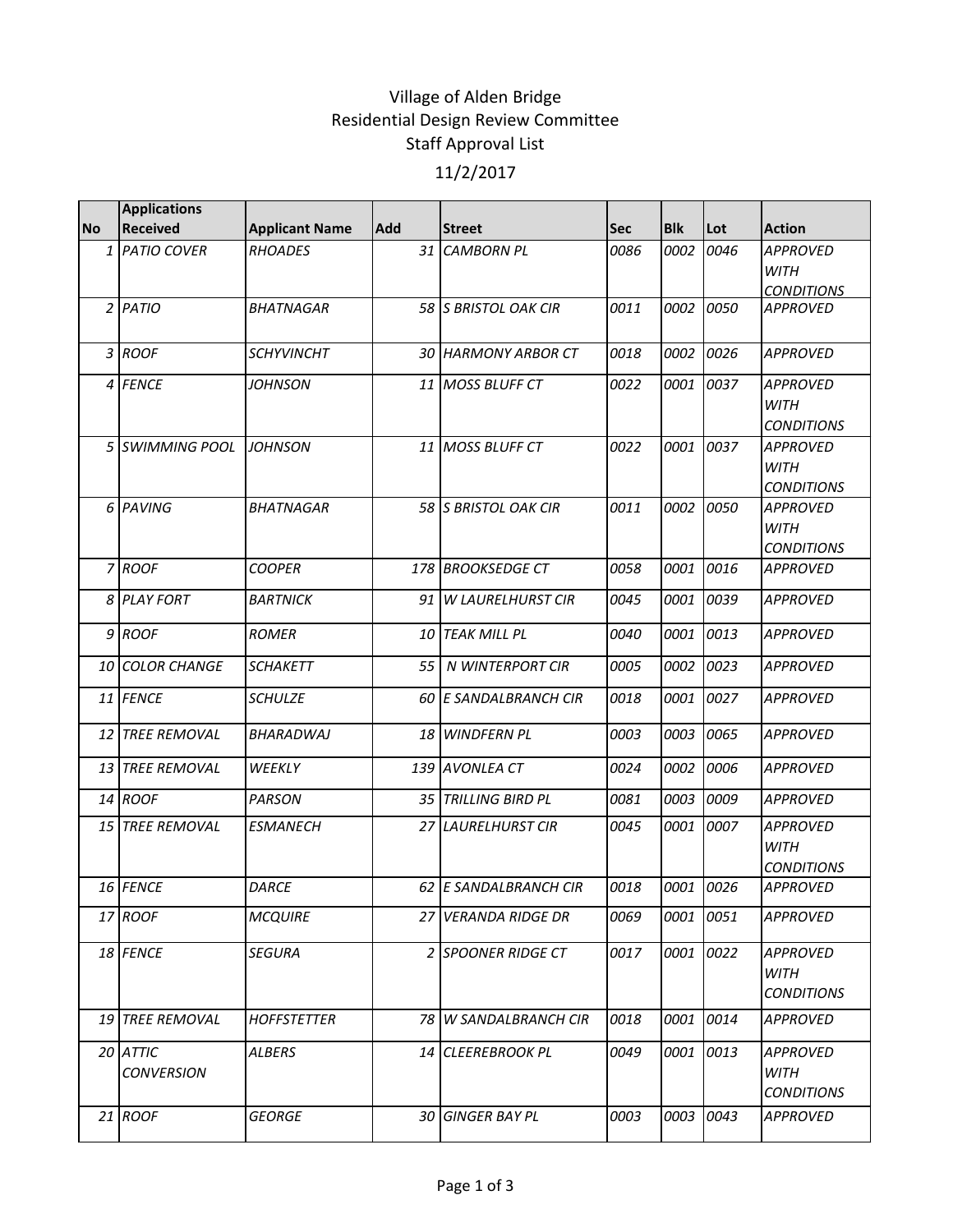## Village of Alden Bridge Residential Design Review Committee Staff Approval List 11/2/2017

|                 | <b>Applications</b>             |                                                 |     |                       |            |            |      |                                                     |
|-----------------|---------------------------------|-------------------------------------------------|-----|-----------------------|------------|------------|------|-----------------------------------------------------|
| <b>No</b>       | <b>Received</b>                 | <b>Applicant Name</b>                           | Add | <b>Street</b>         | <b>Sec</b> | <b>Blk</b> | Lot  | <b>Action</b>                                       |
| 22 <sub>1</sub> | WALKWAY                         | <b>SCHULZE</b>                                  |     | 60 E SANDALBRANCH CIR | 0018       | 0001       | 0027 | <b>APPROVED</b>                                     |
|                 | 23 COLOR CHANGE                 | <b>STOJEK</b>                                   |     | 7 ACACIA PARK PL      | 0028       | 0004       | 0015 | <b>APPROVED</b>                                     |
|                 | $24$ ROOF                       | <b>BENNINGA</b>                                 |     | 6 OWL's COVE PL       | 0006       | 0004       | 0018 | <b>APPROVED</b>                                     |
|                 | 25 PATIO COVER                  | CARLSON                                         |     | 74 TRELLIS GATE ST    | 0035       | 0002       | 0021 | <b>APPROVED</b><br><b>WITH</b><br><b>CONDITIONS</b> |
|                 | 26 SUMMER KITCHEN IFEANYLCHUKWA |                                                 |     | 7 FOREST PERCH PL     | 0093       | 0001       | 0023 | <b>APPROVED</b><br><b>WITH</b><br><b>CONDITIONS</b> |
|                 | 27 ROOF                         | <b>WARE</b>                                     |     | 2 IVY GARDEN ST       | 0035       | 0003       | 0001 | <b>APPROVED</b>                                     |
|                 | 28 TREE REMOVAL                 | <b>SHIN</b>                                     |     | 119 ASCOT WAY         | 0070       | 0001       | 0081 | <b>APPROVED</b><br><b>WITH</b><br><b>CONDITIONS</b> |
|                 | 29 DRIVEWAY                     | <b>SHIN</b>                                     |     | 119 ASCOT WAY         | 0070       | 0001       | 0081 | <b>APPROVED</b>                                     |
|                 | 30 ROOF VENTS                   | <b>KELLEY</b>                                   |     | 10 LEAF SPEING PL     | 0010       | 0003       | 0028 | <b>APPROVED</b>                                     |
|                 | 31 ROOF                         | <b>PENNINGTON</b>                               |     | 83 E FAIRBRANCH CIR   | 0044       | 0002       | 0009 | <b>APPROVED</b>                                     |
|                 | 32 WOOD DECK                    | <b>BREWER</b>                                   |     | 39 N WALDEN ELMS CIR  | 0042       | 0003       | 0004 | <b>APPROVED</b>                                     |
|                 | 33 TREE REMOVAL                 | <b>RICE</b>                                     |     | 15 VERDANT VALLEY PL  | 0023       | 0001       | 0029 | <b>APPROVED</b>                                     |
|                 | 34 FENCE                        | <b>MAHMOOD</b>                                  |     | 38 KING PINE CT       | 0056       | 0001       | 0017 | <b>APPROVED</b><br><b>WITH</b><br><b>CONDITIONS</b> |
|                 | 35 ROOF                         | <b>BULLOCK</b>                                  |     | 11 HARVEST GREEN PL   | 0007       | 0001       | 0007 | <b>APPROVED</b>                                     |
|                 | 36 FENCE                        | <b>DRAKE</b>                                    |     | 15 CANE MILL PL       | 0013       | 0003       | 0024 | <b>APPROVED</b><br><b>WITH</b><br><b>CONDITIONS</b> |
|                 | 37 FENCE                        | DECLARATION<br><b>TRUST</b>                     |     | 63 S TAYLOR POINT DR  | 0013       | 0003       | 0033 | APPROVED<br><b>WITH</b><br><b>CONDITIONS</b>        |
|                 | 38 FENCE                        | PYLES                                           |     | 70 W FAIRBRANCH CIR   | 0044       | 0001       | 0041 | <b>APPROVED</b>                                     |
|                 | 39 POWER<br><b>GENERATOR</b>    | <b>EUGENE &amp; BETTY</b><br><b>MOORE TRUST</b> |     | 3 DEVON MILL PL       | 0053       | 0001       | 0038 | <b>APPROVED</b><br>WITH<br><b>CONDITIONS</b>        |
|                 | 40 PATIO                        | EUGENE & BETTY<br><b>MOORE TRUST</b>            |     | 3 DEVON MILL PL       | 0053       | 0001       | 0038 | <b>APPROVED</b>                                     |